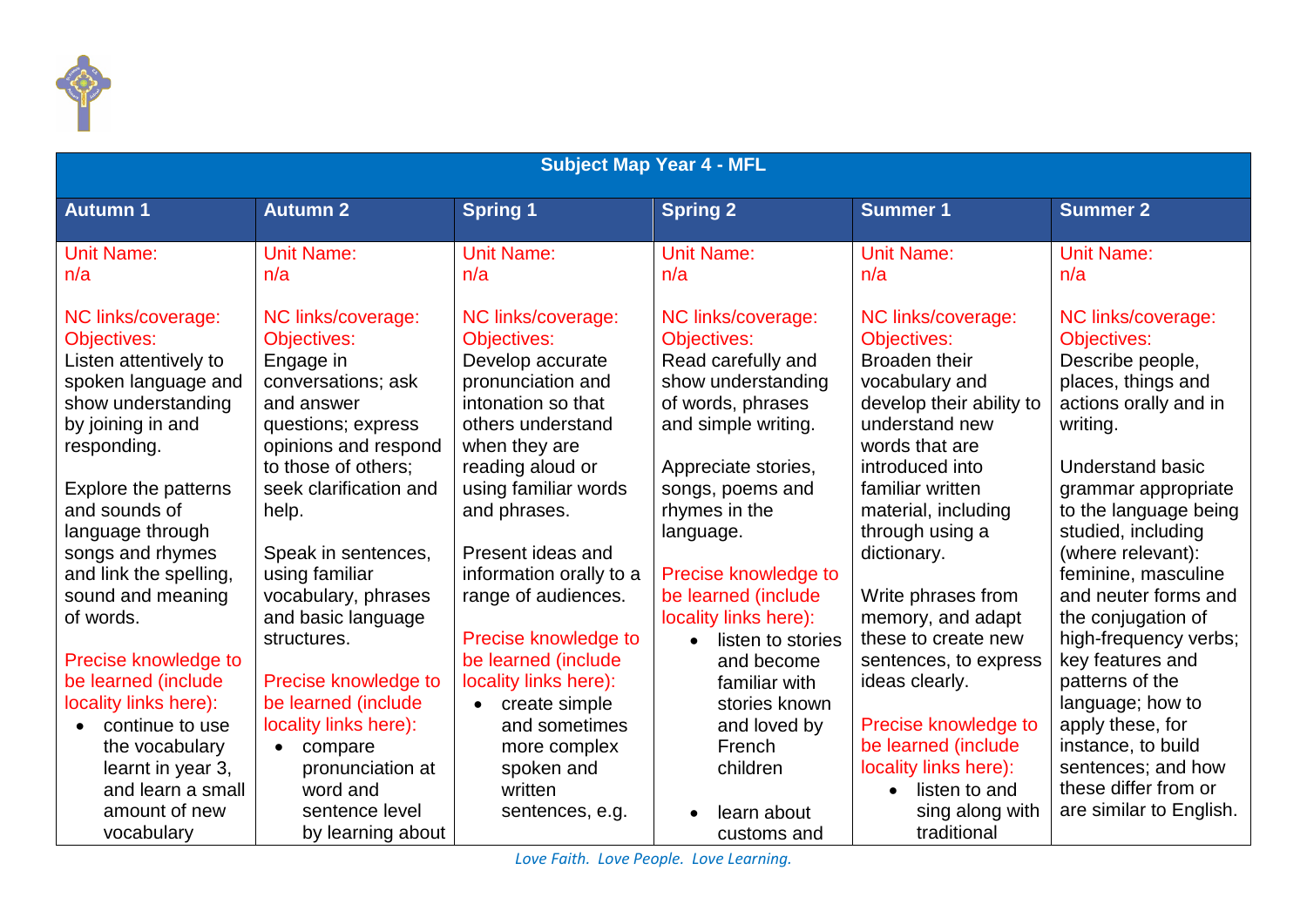

| including nouns,       | the concepts of               | Dans le sac il y a un         | celebrations in          | French folk                   | Precise knowledge to   |
|------------------------|-------------------------------|-------------------------------|--------------------------|-------------------------------|------------------------|
| verbs, adjectives      | liaison and                   | chat rouge et un              | France and               | songs                         | be learned (include    |
| and a                  | elision, knowing              | chien bleu.                   | make                     |                               | locality links here):  |
| conjunction.           | that the final                |                               | comparisons              | listen to and<br>$\bullet$    | become<br>$\bullet$    |
| They learn to          | consonant of a                | Dans le sac il y a trois      | with customs             | sing along with               | familiar with          |
| use sentence           | word is almost                | petits chats verts et         | and                      | songs by the                  | the works of           |
| starters (in the       | always silent at              | une grande baleine            | celebrations in          | popular singer                | the painters           |
| form of simple         | word level and                | bleue.                        | their own                | Henri Dès                     | Degas,                 |
| adverbial              | that the final                |                               | culture                  |                               | Cézanne and            |
| phrases of             | consonant in the              | memorise and<br>$\bullet$     |                          | <b>Prior Learning:</b>        | Matisse and            |
| place), e.g. Dans      | word et is always             | recite a bank of              | <b>Prior Learning:</b>   | Year 3 Spring 1 and 2         | the music of           |
| le sac, Chez moi.      | silent.                       | finger rhymes                 | n/a                      | Year 4 Spring 1               | the composer           |
| They learn to          |                               |                               |                          |                               | Ravel                  |
| recognise and          | <b>Prior Learning:</b>        | <b>Prior Learning:</b>        | <b>Suitable</b>          | <b>Suitable</b>               | become                 |
| use plural forms       | Year 3 Autumn 1 and           | Year 3 Spring 1 and 2         | visits/Visitors/         | visits/Visitors/              | familiar with          |
| of nouns, and to       | $\mathcal{P}$                 |                               | <b>Experiences:</b>      | <b>Experiences:</b>           | the region of          |
| apply adjectival       | Year 4 Autumn 1               | <b>Suitable</b>               | <b>French Easter</b>     |                               | the Dordogne           |
| agreement by           | <b>Suitable</b>               | visits/Visitors/              | Celebration. Look into   | Suitable texts:               | in France by           |
| gender and             | visits/Visitors/              | <b>Experiences:</b>           | inviting parents in for  | <b>Catherine Cheater</b>      | regularly              |
| number.                | <b>Experiences:</b>           |                               | some food and a          | Scheme of Work.               | looking at             |
|                        |                               | Suitable texts:               | short in-class           |                               | photographs            |
| recognise certain      | Suitable texts:               | <b>Catherine Cheater</b>      | assembly on what         | Suitable resources:           | on PowerPoint          |
| phonemes when          | <b>Catherine Cheater</b>      | Scheme of Work.               | Easter is like in        | See lesson plans on           | slides, and            |
| they hear them,        | Scheme of Work.               |                               | France.                  | Scheme of Work.               | using                  |
| and identify the       |                               | Suitable resources:           |                          |                               | webcams to             |
| graphemes that         | Suitable resources:           | See lesson plans on           | Suitable texts:          | <b>National/Global Links:</b> | make virtual           |
| can be used to         | See lesson plans on           | Scheme of Work.               | <b>Catherine Cheater</b> |                               | visits                 |
| represent them         | Scheme of Work.               | <b>National/Global Links:</b> | Scheme of Work.          | Christian                     |                        |
|                        |                               |                               |                          | Value/SMSC link:              | <b>Prior Learning:</b> |
| <b>Prior Learning:</b> | <b>National/Global Links:</b> | Christian                     | Suitable resources:      | See Year 4 Spring 1           | Year 3 Summer 2        |
| Year 3 Autumn 1 and    |                               | Value/SMSC link:              | See lesson plans on      |                               |                        |
| 2                      |                               |                               | Scheme of Work.          |                               |                        |